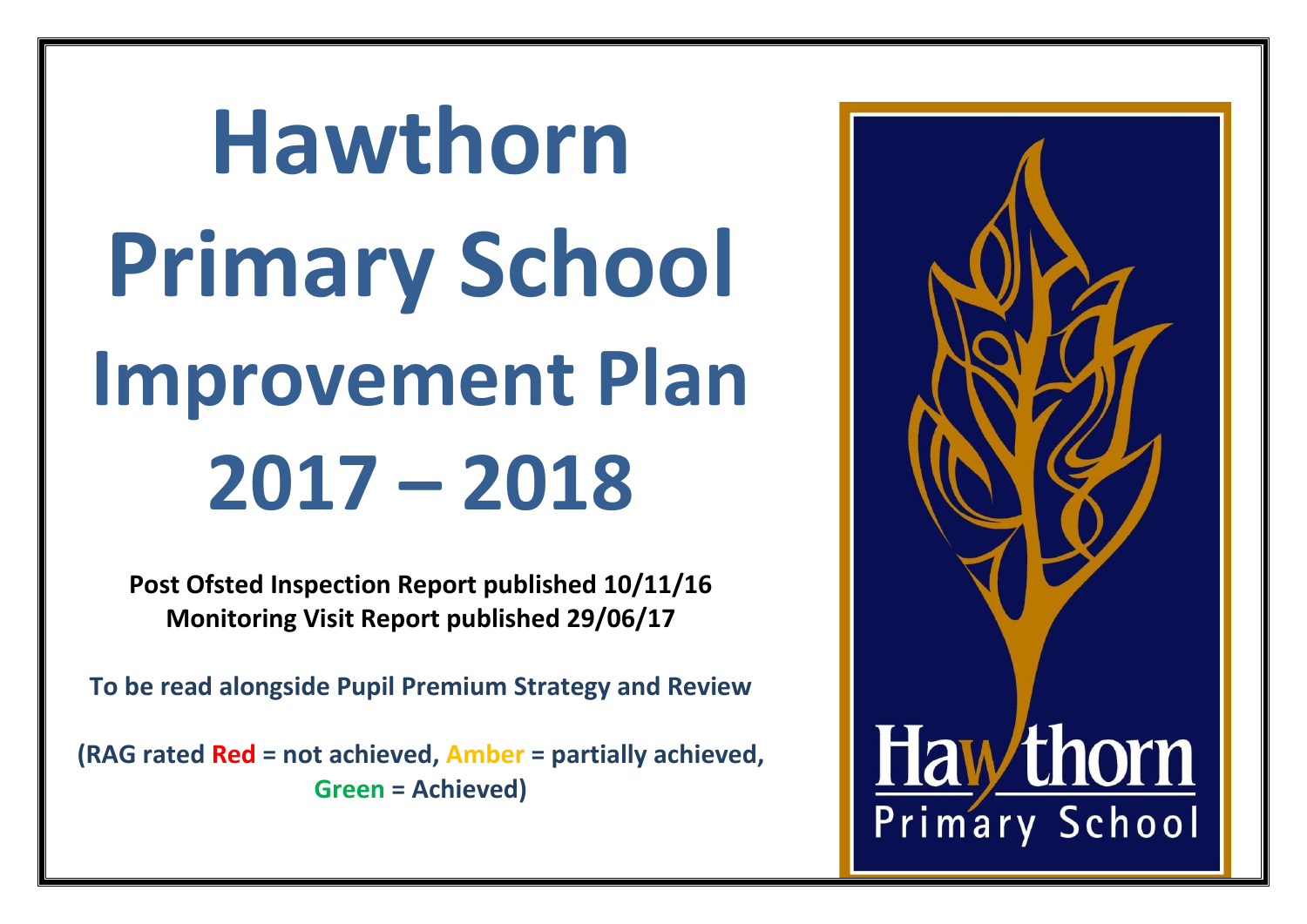| Hawthorn Primary School: School Improvement Key Priorities 2016/17                                                                                                                                                                                                                                                   |                                                                                                                                                                                                                                                                                                                                                                                                                                                                                             |  |  |
|----------------------------------------------------------------------------------------------------------------------------------------------------------------------------------------------------------------------------------------------------------------------------------------------------------------------|---------------------------------------------------------------------------------------------------------------------------------------------------------------------------------------------------------------------------------------------------------------------------------------------------------------------------------------------------------------------------------------------------------------------------------------------------------------------------------------------|--|--|
| <b>Ofsted Priority: Leadership</b>                                                                                                                                                                                                                                                                                   | <b>Objectives of this plan</b>                                                                                                                                                                                                                                                                                                                                                                                                                                                              |  |  |
| Leadership requires improvement because                                                                                                                                                                                                                                                                              | To ensure School Improvement Plan has clear lines of accountability, strict time<br>frames and precise and detailed expected outcomes and impact.                                                                                                                                                                                                                                                                                                                                           |  |  |
| school improvement plans are neither precise<br>nor measurable enough.                                                                                                                                                                                                                                               |                                                                                                                                                                                                                                                                                                                                                                                                                                                                                             |  |  |
| L1) Leadership requires improvement because<br>teachers are not given feedback clearly states<br>how they can improve their practice nor do<br>they have targets that support and challenge.                                                                                                                         | L1a<br>To ensure observations are precise and targeted at teaching of children not<br>reaching Expected levels (or Greater depth)<br>L1b<br>Teachers performance management process will be robust and ensure targets<br>are set that both support and challenge                                                                                                                                                                                                                            |  |  |
| L2) Leadership requires improvement because<br>assessments were not accurate in all cases<br>particularly in English.                                                                                                                                                                                                | L2<br>To ensure assessment and tracking of children's progress is accurate in all classes                                                                                                                                                                                                                                                                                                                                                                                                   |  |  |
| L3) Leadership requires improvement because<br>there is not consistency in the quality of<br>teaching and learning in Reception and KS1                                                                                                                                                                              | L3<br>To ensure all classes demonstrate the same high standards of teaching and<br>learning across the school.                                                                                                                                                                                                                                                                                                                                                                              |  |  |
| L4) Leadership requires improvement because<br>governors do not hold leaders and teachers<br>robustly to account for the progress of all<br>groups of pupils (including those with lower<br>ability, the most able, the most able<br>disadvantaged and those with special<br>educational needs and/or disabilities.) | $L4a - L5e$<br>To maintain governors understanding of all their roles and responsibilities.<br>To maintain Governors understanding of the strengths and areas needing<br>improvement in the school<br>To ensure governors continue to understand the impact of teaching, learning and<br>assessment on the progress and attainment of pupils.<br>To ensure governors continue to challenge as well as support leaders especially<br>where there are variable outcomes for different groups. |  |  |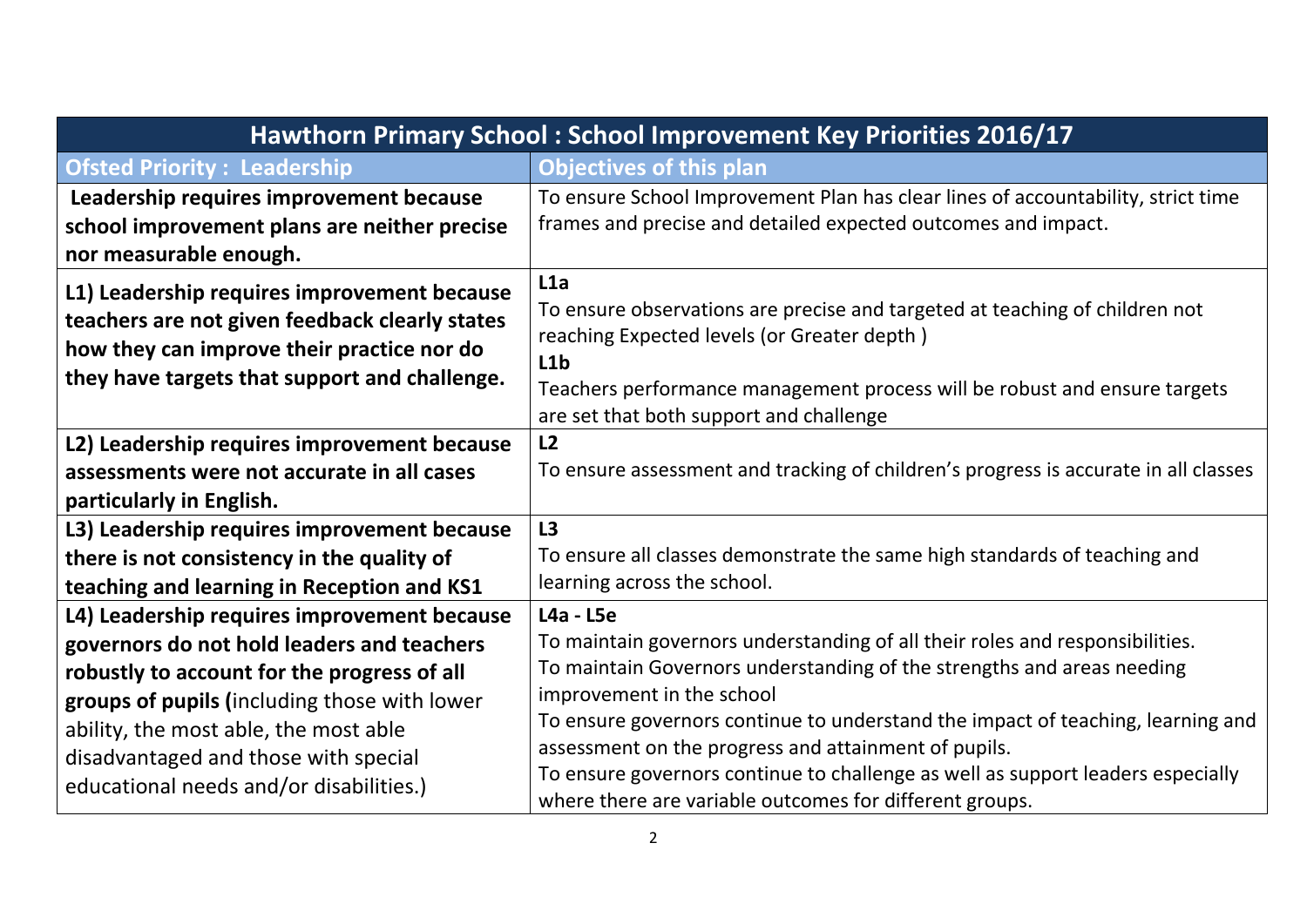| To ensure governors continue to evaluate how school finances including Pupil |
|------------------------------------------------------------------------------|
| Premium are deployed                                                         |

| <b>Priority: Teaching &amp; Learning</b>                                                                                                                                                                                                                                                                                                                                              | <b>Objectives of this plan</b>                                                                                                                                                                                                                                                                                                                                                                                                                                                                                                                                                                                                                                                                                                                                                                                            |
|---------------------------------------------------------------------------------------------------------------------------------------------------------------------------------------------------------------------------------------------------------------------------------------------------------------------------------------------------------------------------------------|---------------------------------------------------------------------------------------------------------------------------------------------------------------------------------------------------------------------------------------------------------------------------------------------------------------------------------------------------------------------------------------------------------------------------------------------------------------------------------------------------------------------------------------------------------------------------------------------------------------------------------------------------------------------------------------------------------------------------------------------------------------------------------------------------------------------------|
| T&L1) Teaching and learning requires improvement<br>because teachers do not always have high enough<br>expectations of what pupils can do and achieve                                                                                                                                                                                                                                 | <b>T&amp;L1a</b><br>To ensure teachers have raised expectations of what pupils can achieve in KS1. This is still<br>the area where this has been seen the least.                                                                                                                                                                                                                                                                                                                                                                                                                                                                                                                                                                                                                                                          |
| T&L2) Teaching and learning requires improvement<br>because teachers are not using accurate assessment<br>information to plan learning opportunities that<br>consistently meet the needs of all groups of pupils<br>(particularly those with lower ability, the most able,<br>including the most able disadvantaged, and those with<br>special educational needs and/or disabilities) | T&L2a To ensure every child is challenged to make outstanding progress from their starting<br>points.<br>T&L2b To ensure assessment and tracking of children's progress is accurate in every class<br>T&L2c To ensure standards improve in every class so that the proportion of pupils in each<br>group (SEN, Disadvantaged etc.) in school reaching nationally expected standards or above<br>to be at least in line with the national average in the 2018 outcomes at the end of KS2.<br>T&L2d To ensure good progress of pupils from their starting points in all Key Stages<br>including those with Pupil Premium funding.<br>T&L2eTo ensure the proportion of most able pupils (including disadvantaged pupils)<br>reaching Greater Depth by the end of KS 1 and KS 2 will closely align with national<br>averages. |
| T&L3) Teaching and learning requires improvement<br>because teachers are not ensuring all pupils read<br>frequently and widely.                                                                                                                                                                                                                                                       | T&L3a To ensure the rapid development of early reading skills<br>T&L3b To ensure children have greater opportunities to read with adults<br>T&L3c To ensure the teaching of all elements of reading is of the highest quality across the<br>school<br>T&L3d To ensure there are opportunities for reading in every part of the school and the<br>environment reflects the focus on reading.<br>T&L3e To ensure parents are involved in the focus on Reading                                                                                                                                                                                                                                                                                                                                                               |
| <b>Inspection Dashboard: Weaknesses</b><br>The current dashboard (March 2018) has areas to<br>investigate for KS2 that are linked to progress and<br>attainment that was above national averages.                                                                                                                                                                                     | As above                                                                                                                                                                                                                                                                                                                                                                                                                                                                                                                                                                                                                                                                                                                                                                                                                  |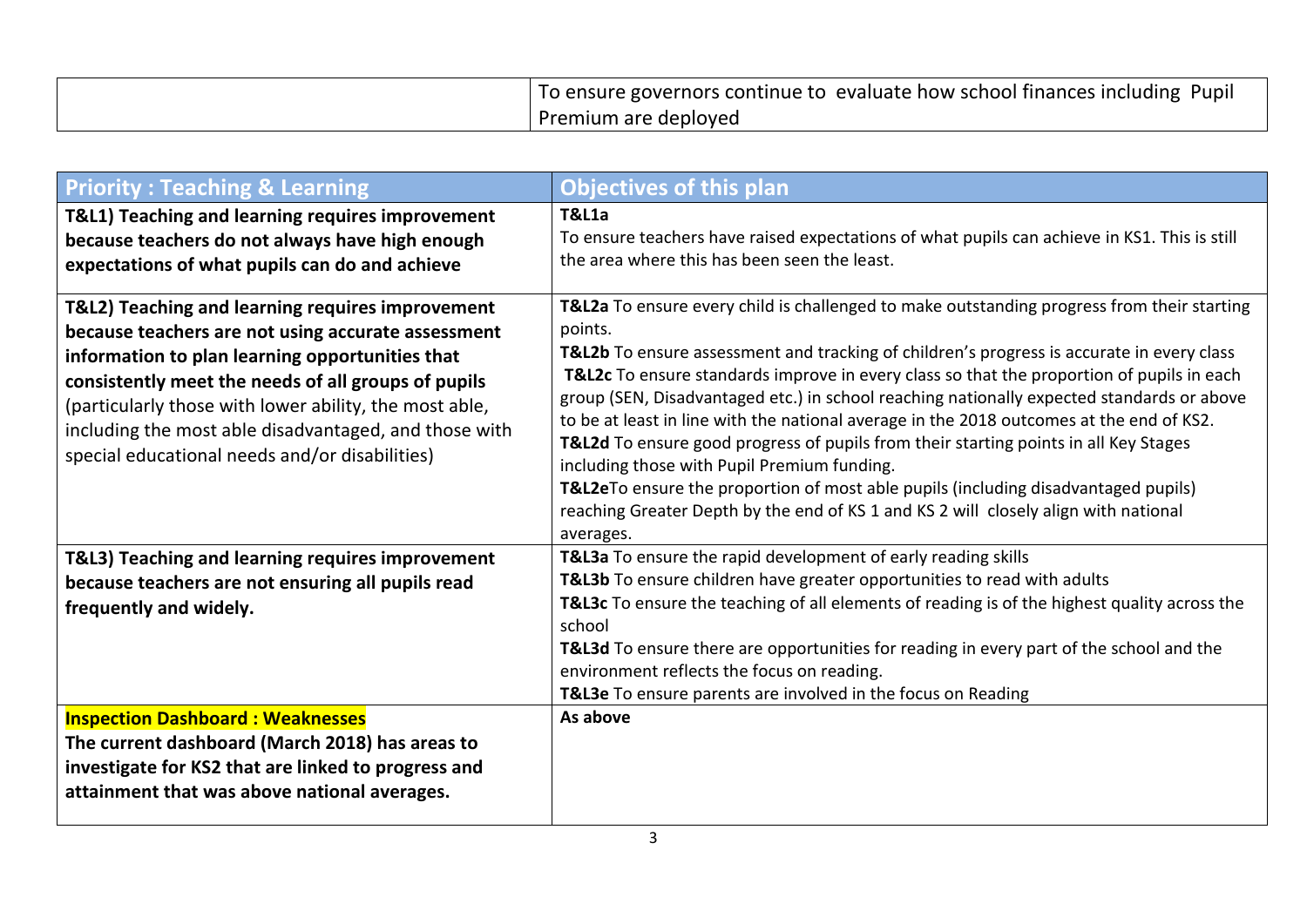## **Additional priority**

**Attendance dipped slightly in 2016/17 this must be improved to once again hit National Averages including all groups.**

 The attendance outcomes for all pupils (including disadvantaged pupils) in 2017 will be improved further.

# **Monitoring, evaluation and review of this plan**

The governing body will have the ultimate responsibility of assessing the impact of this action plan. The governing Body has set up Focus Groups to ensure that improvements are rapid and sustained (Attainment and Progress Focus group (with its 4 sub groups – Pupil Premium; SEN/Lower ability; Reading and KS1 & Reception) and Attendance Focus group). These groups will be the main source of gathering information. The Focus groups will engage with and consult a range of sources which will include:

- The local authority
- Headteacher
- School leadership team
- The teaching & learning responsibility team
- Class teachers and other staff members
- Pupils and their parents
- First-hand information gathered by governors

The Chair of the governing body with the headteacher will coordinate the work of Governor Committees to ensure clarity of purpose and avoid possible duplication. Committees will meet at least once every term to gather and evaluate information. They will examine a range of monitoring evidence gathered by the school or the local authority and carry out a thorough evaluation. They will then present their findings to the full governing body meeting each term.

The responsibility of assessing the impact of the key actions will remain with the lead mentioned in the plan.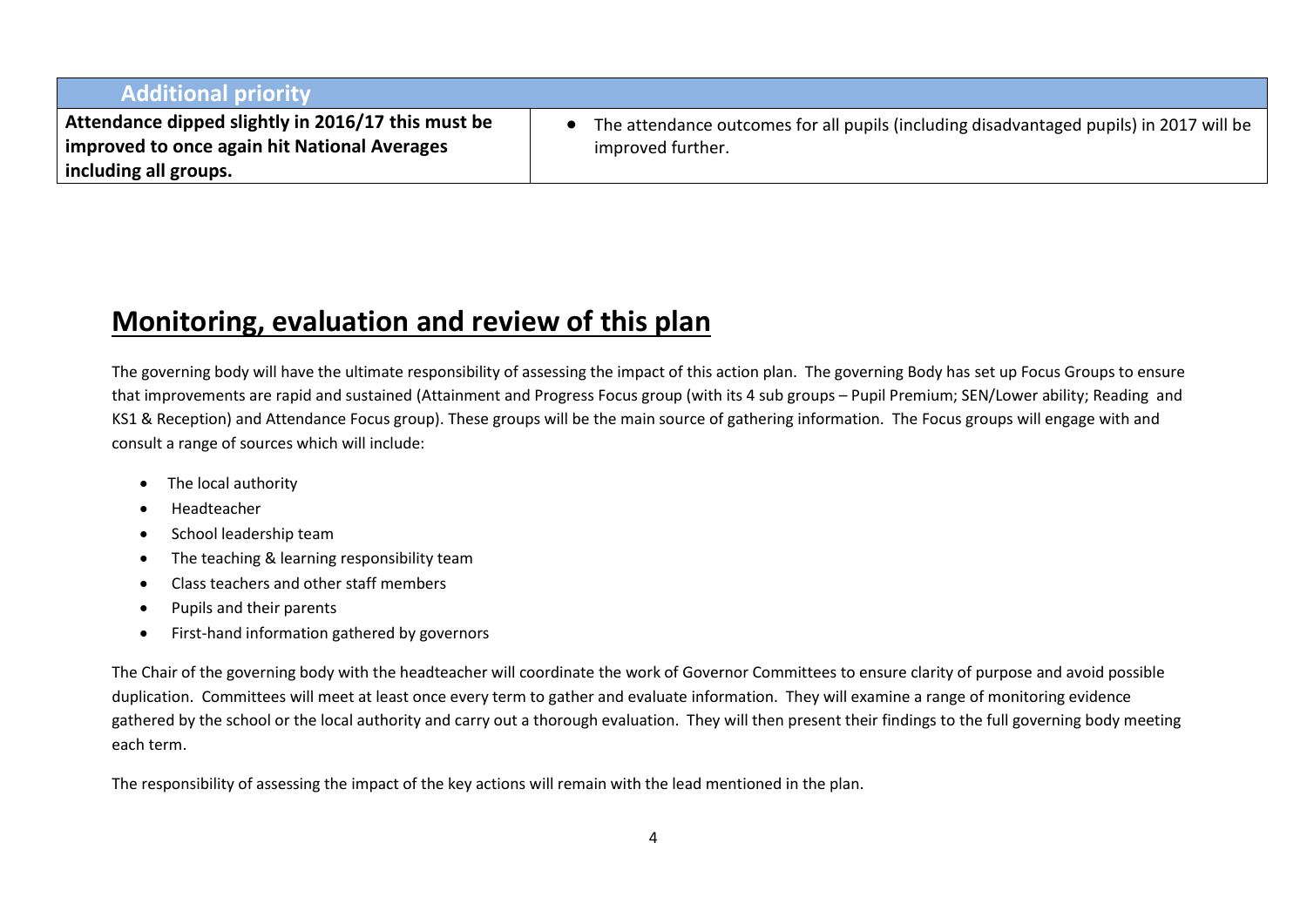The headteacher will have the ultimate responsibility of evaluating the impact of the action(s) taken. This will be achieved through a detailed examination of the evidence which is presented by the lead. She will arrange regular meetings with the key leads to ensure that the impact and progress are carefully tracked and reported to the governors.

Governors will hold the headteacher to account for the actions for which he is identified as the lead. The chair of governors will work with the local authority to ensure that the evaluation and review carried out by governors are effective for raising standards.

| To ensure School Improvement Plan has clear lines of accountability, strict time frames and precise and detailed expected outcomes and impact.                                          |                                                                                |                                                                                                                                                                                                                                                        |                  |                                                                             |  |  |
|-----------------------------------------------------------------------------------------------------------------------------------------------------------------------------------------|--------------------------------------------------------------------------------|--------------------------------------------------------------------------------------------------------------------------------------------------------------------------------------------------------------------------------------------------------|------------------|-----------------------------------------------------------------------------|--|--|
| <b>Action</b>                                                                                                                                                                           | <b>Milestones</b>                                                              | <b>Expected Impact</b>                                                                                                                                                                                                                                 | Lead person      | Evidence                                                                    |  |  |
| All teachers to review class data to clearly identify those<br>children who have not yet met the Expected standard                                                                      | By 04/09/17<br>Regular end of term<br>data capture                             | Target children are clearly identified. SLT know which children<br>they will be focussing on for observations, book scrutiny etc.                                                                                                                      | HT/AHT           | Minutes of pupil<br>Progress meeting<br>on 04/09/17                         |  |  |
| Pupil Progress meetings will set targets for each teacher<br>that clearly state what percentage of pupils will reach<br>Expected levels at the key milestones of Dec, April and<br>July | By 11/09/17<br>Dec '17<br>March '18<br>PM Mid term<br>reviews April/May<br>'18 | Each teacher will have clear numerical targets for each stage of<br>the year. This will feed into Performance Management discussions<br>and subsequent targets for the annual cycle and into the School<br>Improvement Plan                            | <b>HT</b>        | School<br>Improvement plan<br>will have clear<br>targets for<br>improvement |  |  |
| Pupils with identified SEN will have clear IEPs<br>demonstrating interventions to be carried out in the<br>Autumn, Spring and Summer Terms.                                             | By 11/9/17                                                                     | Every child with an identified Sen will have an IEP that states the<br>interventions taking place as well as impact                                                                                                                                    | <b>SENCOs</b>    | IEPs for each child,<br>these will be<br>updated at least<br>termly         |  |  |
| Pupils who have not yet met expected standards but<br>have no identified SEN as a barrier to learning will have<br>clear interventions planned for the Autumn term.                     | By 11/9/17                                                                     | Every child who has not met expected standards in previous year<br>will have clear plan of interventions.<br>Interventions for children identified at PPM will be monitored and<br>reviewed to ensure progress.<br>Target children progress monitored. | <b>SLT</b><br>JK | Plan for each child<br>Data                                                 |  |  |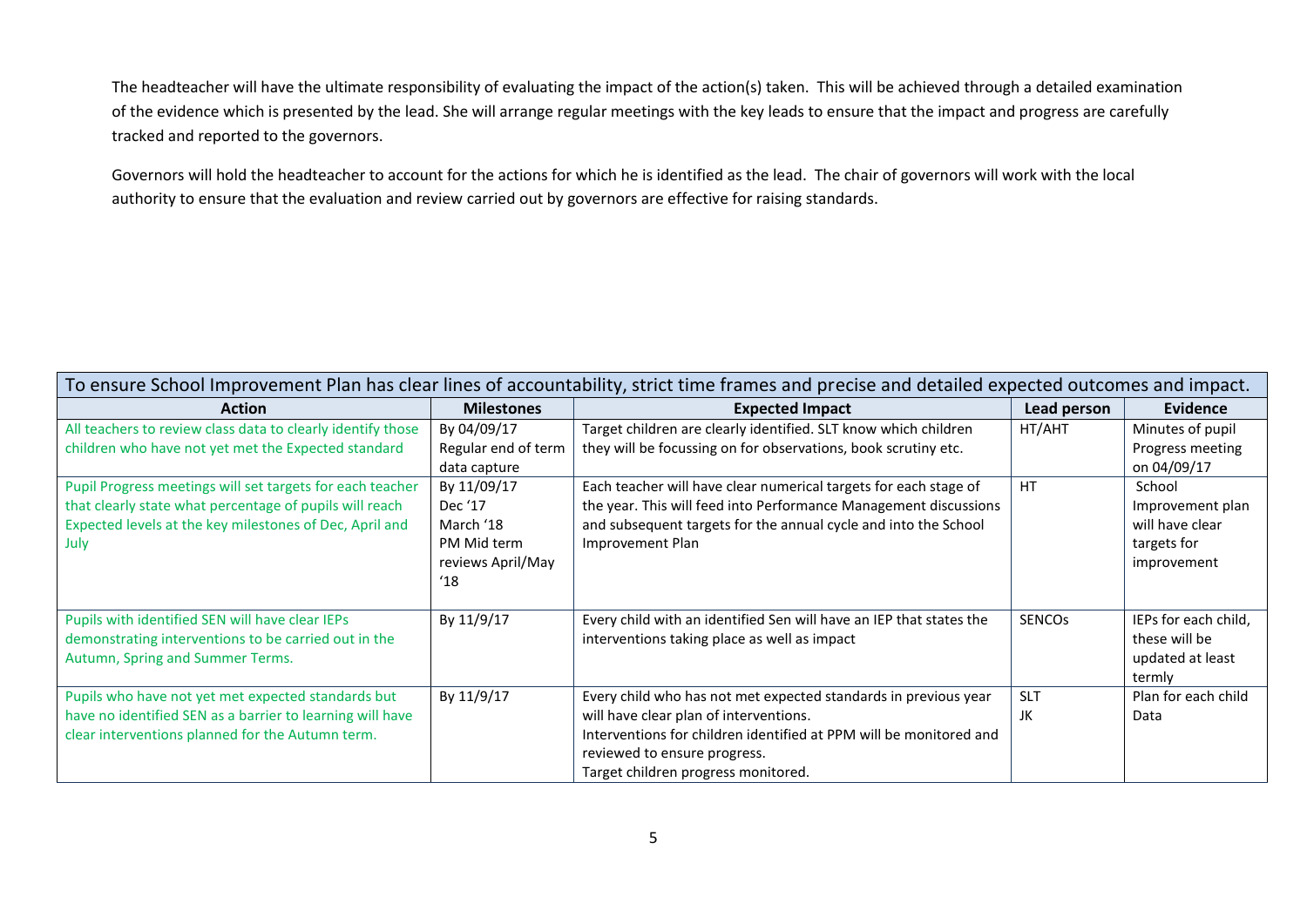| Regular TLR meetings (every 2 weeks) will ensure all<br>leads are feeding back to HT.<br>Improved performance management monitoring of<br>phase/subject leads (see L2b)         | 09/10/17          | SLT have a shared understanding of progress towards SIP<br>objectives and SEF                                      |             |                         |
|---------------------------------------------------------------------------------------------------------------------------------------------------------------------------------|-------------------|--------------------------------------------------------------------------------------------------------------------|-------------|-------------------------|
| <b>Review of Improvement Plan</b>                                                                                                                                               | 20/10/17          | Progress towards SIP objectives can be monitored<br>HT/COG will be able to plan future actions                     | HT/COG      | RAG rating updated      |
| <b>Monitoring</b>                                                                                                                                                               |                   |                                                                                                                    |             |                         |
| Review with Chair half termly and at AP/LA Representative meetings each term<br>Reviewed at each full Governing Body Meeting half termly. This pattern will continue into 17/18 |                   |                                                                                                                    |             |                         |
| Objective L1a                                                                                                                                                                   |                   |                                                                                                                    |             |                         |
|                                                                                                                                                                                 |                   | To ensure all feedback to teachers from all leaders will have clear action points to improve teaching and learning |             |                         |
|                                                                                                                                                                                 |                   |                                                                                                                    |             |                         |
| <b>Action</b>                                                                                                                                                                   | <b>Milestones</b> | <b>Expected Impact</b>                                                                                             | Lead person | <b>Evidence</b>         |
| HT & SLT to review previous year's monitoring                                                                                                                                   | By 09/10/17       | SLT recognises where feedback has not been likely to                                                               | HT/AHTs     | Lesson obs.             |
| records.                                                                                                                                                                        |                   | lead to improvements in teaching.                                                                                  |             | Feedback with           |
| Identified actions from Autumn/Spring                                                                                                                                           | By 28.2.18        | Lesson observations have a clearer focus and                                                                       |             | actions<br>Planning and |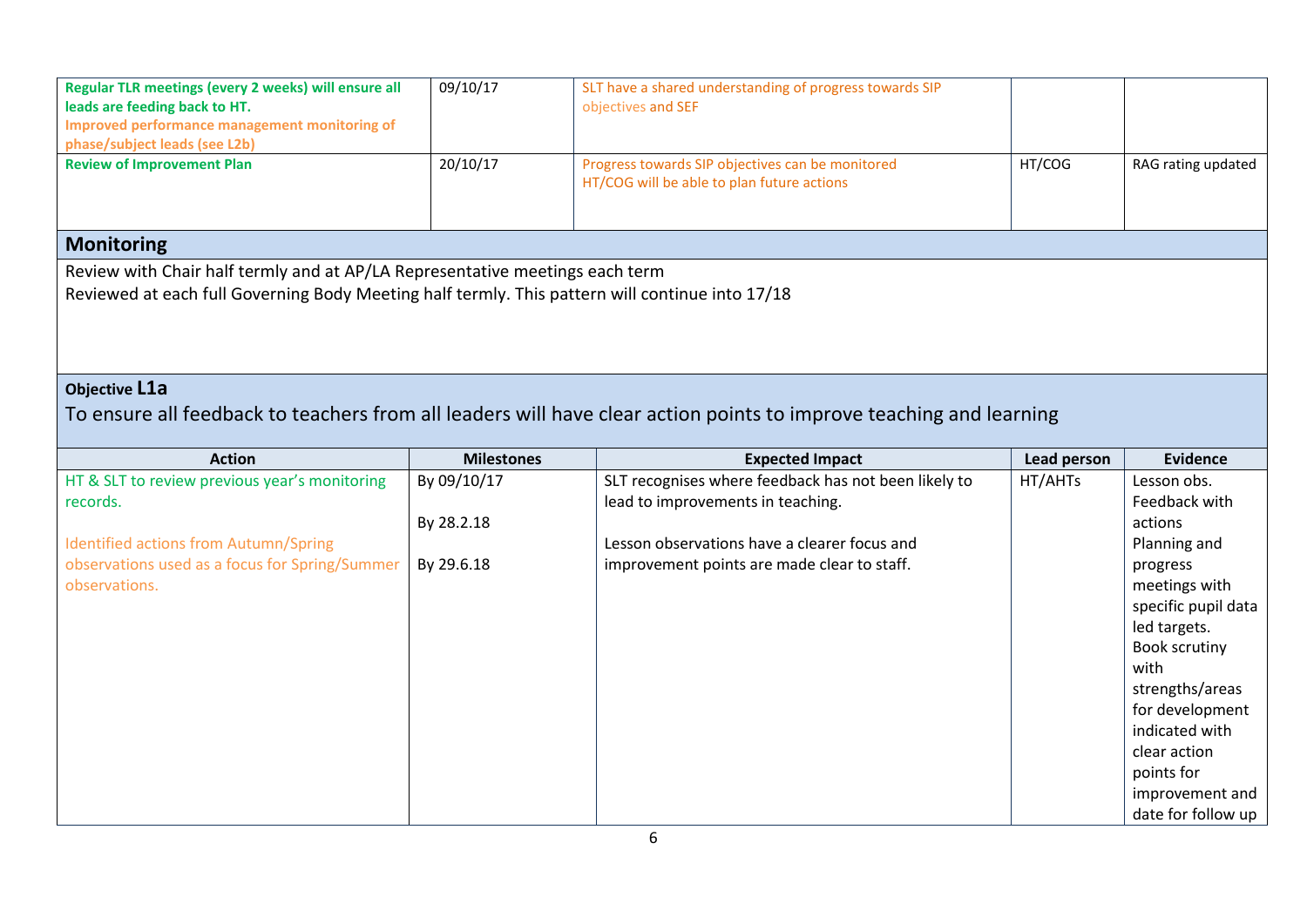| Once targeted children have been identified,<br>and overall target groups discussed then<br>observations will focus on specific interventions<br>for targeted children whether they are PP, not<br>yet achieving expected standard or SEN. | Initial observations<br>completed by 20/10/17                                                                                                            | Staff are clear about how/when observations will take<br>place, and what the focus will be.                                                                                                                                                                                          | HT/AHTs                | Observation<br>Forms with clear<br>development<br>points and<br>actions picking up<br>previous actions.        |
|--------------------------------------------------------------------------------------------------------------------------------------------------------------------------------------------------------------------------------------------|----------------------------------------------------------------------------------------------------------------------------------------------------------|--------------------------------------------------------------------------------------------------------------------------------------------------------------------------------------------------------------------------------------------------------------------------------------|------------------------|----------------------------------------------------------------------------------------------------------------|
| Through shared learning walks and monitoring<br>activities, develop SLT capacity to accurately<br>identify areas for improvement and take<br>effective actions to improve practice                                                         | 18/9,25/9,20/11 book<br>scrutiny RC/JB/RT<br>17/10,9/10 AP JB/RC/JD<br>Wc 13/11 lesson obs<br>Feb 2018                                                   | LA visits confirm accuracy and rigour of monitoring<br>judgements<br>SLT can accurately articulate strengths and weaknesses<br>in their areas of responsibility, and can evidence the<br>impact of their actions                                                                     | HT/AHTs                | Link governor<br>visits<br><b>SLT</b> termly<br>monitoring<br>summary<br>meetings                              |
| SLT will feed back to teachers on precise<br>interventions, that would make a difference to<br>individual children                                                                                                                         | By 20/10/17 for first<br>round of LO's<br>Y3 support Autumn<br>term KM (AFS)<br>SLT/SG (AFS) 9/10<br><b>Pupil Progress Meetings</b><br><b>March 2018</b> | Teachers are provided with systematic and individualised<br>support to improve the quality of their teaching skills,<br>directly impacting on pupils' progress & achievement.<br>1:1 sessions with subject leads will ensure targets and<br>support appropriate to children's needs. | HT/AHTs<br>JK          | <b>Observation</b><br>Forms with clear<br>development<br>points and<br>actions picking up<br>previous actions. |
| Achievement partner to carry out targeted<br>observations to check SLT judgements.                                                                                                                                                         | May 2018                                                                                                                                                 | SLT judgements secure and feedback useful in moving<br>teaching performance forward Moderated feedback to<br>teachers                                                                                                                                                                | HT/AHTs<br>LA Rep - ID | AP notes of visit/<br>reports to<br>Governors                                                                  |
| Head will report to governors each term about<br>the quality of teaching observed.<br>Governors will challenge Head and SLT<br>regarding the level of support and challenge<br>given to teachers.                                          | 19/10/17 FGB<br>12/12/17 FGB meeting<br>Summer Teaching and<br>Learning Committee                                                                        | Governors are fully aware of the strengths and<br>weaknesses of teaching and learning and what the SLT<br>are doing about it.                                                                                                                                                        | JB/RT                  | Minutes of<br>meetings;                                                                                        |
| <b>Monitoring</b>                                                                                                                                                                                                                          |                                                                                                                                                          |                                                                                                                                                                                                                                                                                      |                        |                                                                                                                |
| Achievement Partner/LA representative half termly<br>Shared with Chair half-termly<br>Reviewed at each full Governors termly                                                                                                               |                                                                                                                                                          |                                                                                                                                                                                                                                                                                      |                        |                                                                                                                |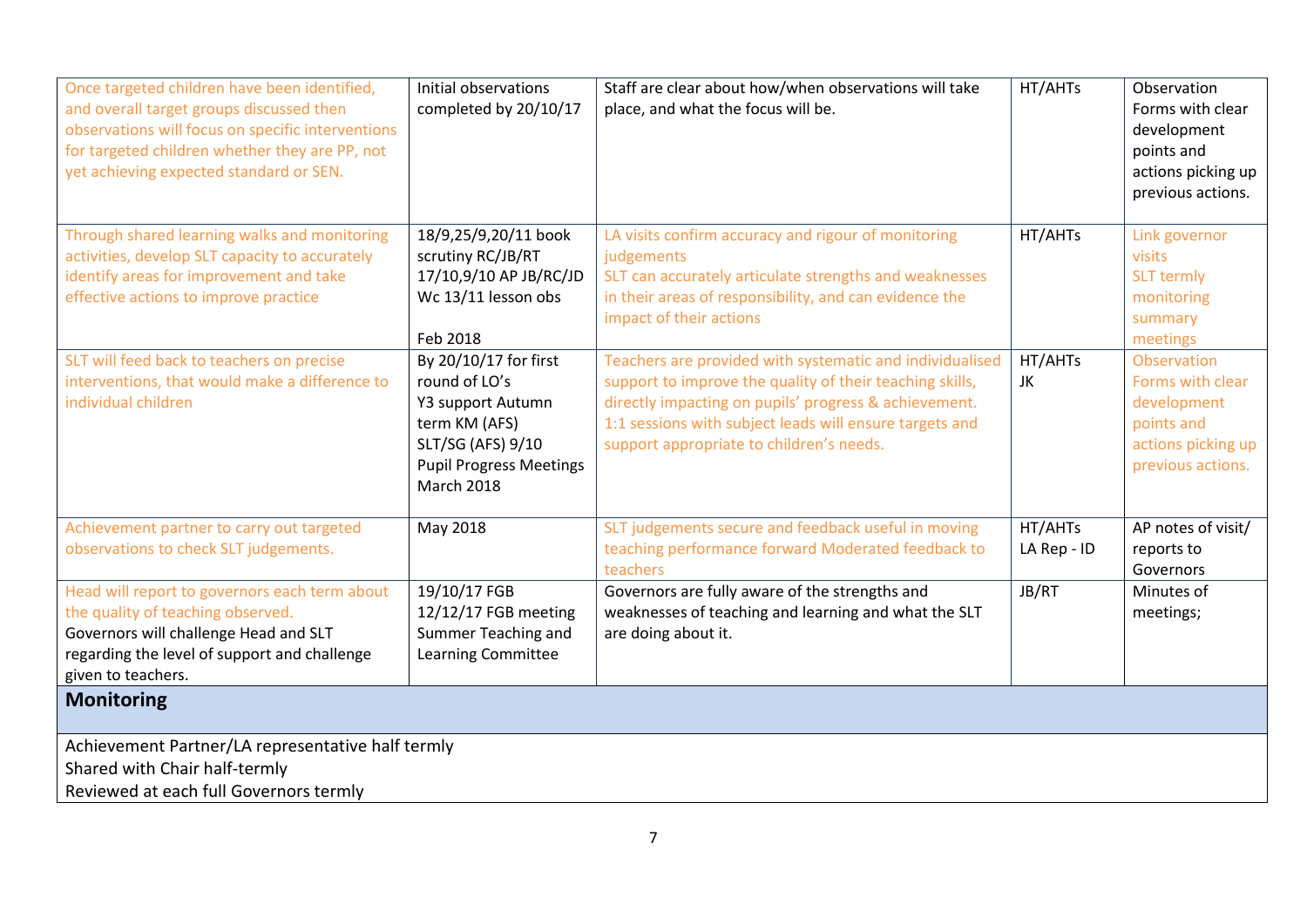| L1b                                                                                                                                           |                                                     |                                                                                                                                                                                                                     |             |                                                                              |  |  |
|-----------------------------------------------------------------------------------------------------------------------------------------------|-----------------------------------------------------|---------------------------------------------------------------------------------------------------------------------------------------------------------------------------------------------------------------------|-------------|------------------------------------------------------------------------------|--|--|
| Teachers performance management process will be robust and ensure targets set both support and challenge                                      |                                                     |                                                                                                                                                                                                                     |             |                                                                              |  |  |
| <b>Action</b>                                                                                                                                 | <b>Milestones</b>                                   | <b>Expected Impact</b>                                                                                                                                                                                              | Lead person | <b>Evidence</b>                                                              |  |  |
| Performance management interviews held with<br>teachers focussing on targets agreed at pupil<br>progress meetings and observations            | By 31.10.17                                         | Targets for teachers will be challenging as well as<br>supportive. Numerical targets set, based on previous<br>attainment/progress, with due regard to National<br>expectations.                                    | HT          | Performance<br>management file                                               |  |  |
| <b>Mid Year reviews</b>                                                                                                                       | By 08/05/18                                         |                                                                                                                                                                                                                     |             |                                                                              |  |  |
| Performance management interviews held with<br>teaching Assistants will also focus on supporting<br>class teachers to achieve agreed targets. | By 11/12/17<br>By end of Autumn term<br>By 25/05/18 | Staff clearly understand their contribution to pupil<br>progress. Time limited interventions are evaluated with<br>increasing use of pre/post assessments and designed to<br>meet the needs individuals and groups. | HT/AHT      | Perf. Mgt<br>statements with<br>pupil data                                   |  |  |
| Mid year reviews<br>Data 2016-17 analysed to set end of year<br>targets.                                                                      | By 9 <sup>th</sup> September                        | Clear measureable targets to inform on-going progress<br>meetings                                                                                                                                                   | HT/AHT      | Perf. Mgt<br>objectives<br>Termly data<br>analysis<br>PP meeting notes       |  |  |
| Feedback to Governors staffing committee                                                                                                      | By 26/09/17<br>By 20/11/17<br><b>By July 2018</b>   | Governors are aware of level of challenge and support<br>within teachers performance management process                                                                                                             | HT/AHTs     | Governors have<br>the necessary<br>information to<br>hold SLT to<br>account. |  |  |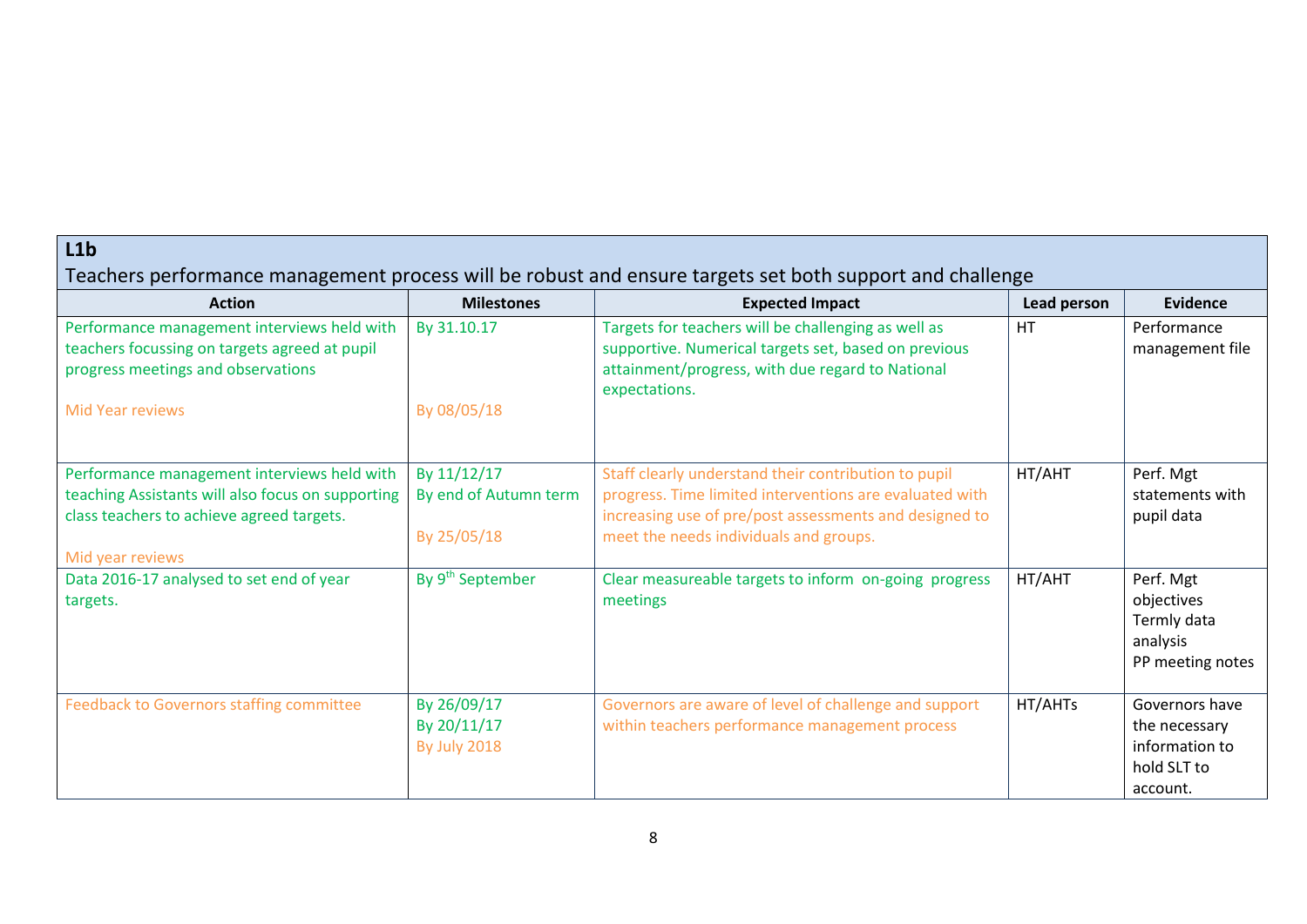| <b>Monitoring</b>                             |
|-----------------------------------------------|
| Shared with Chair at meetings half-termly     |
| Report by staffing committee given to full GB |
| Mid cycle PM meeting                          |

| Objective L3a To ensure assessment and tracking of children's progress is accurate in all classes |                       |                                                              |             |                 |  |  |
|---------------------------------------------------------------------------------------------------|-----------------------|--------------------------------------------------------------|-------------|-----------------|--|--|
| <b>Action</b>                                                                                     | <b>Milestones</b>     | <b>Expected Impact</b>                                       | Lead person | <b>Evidence</b> |  |  |
| Work with LA to migrate current Hawthorn data onto                                                | 20/10/18              | Ability to track progress of individual pupils and/or groups | HT/AHT      | SLT are able to |  |  |
| LA pupil tracker.                                                                                 |                       |                                                              |             | set and         |  |  |
| Staff meeting to share tracker with all staff                                                     | 20/1118               | Class teachers begin to become familiar with the LA tracker  |             | analyse         |  |  |
|                                                                                                   |                       |                                                              |             | progress        |  |  |
|                                                                                                   |                       |                                                              |             | targets.        |  |  |
|                                                                                                   |                       |                                                              |             | Class teachers  |  |  |
|                                                                                                   |                       |                                                              |             | are aware of    |  |  |
|                                                                                                   |                       |                                                              |             | and starting to |  |  |
|                                                                                                   |                       |                                                              |             | use data        |  |  |
|                                                                                                   |                       |                                                              |             | tracker.        |  |  |
| Reception Baseline assessments moderated by Lesley                                                | 28/11/2017            | Judgements of Baseline assessments are secure                | HT/AHT      | Notes of        |  |  |
| Cook LA EYFS consultant and EYFS lead from Archibald                                              |                       |                                                              |             | meeting         |  |  |
| First.                                                                                            |                       |                                                              |             | Evidence        |  |  |
| Visit to AFS EYFs lead                                                                            | 30/10/2017            |                                                              |             | supports        |  |  |
|                                                                                                   | New HT arrives Jan 18 |                                                              |             | baseline        |  |  |
|                                                                                                   |                       |                                                              |             | assessments.    |  |  |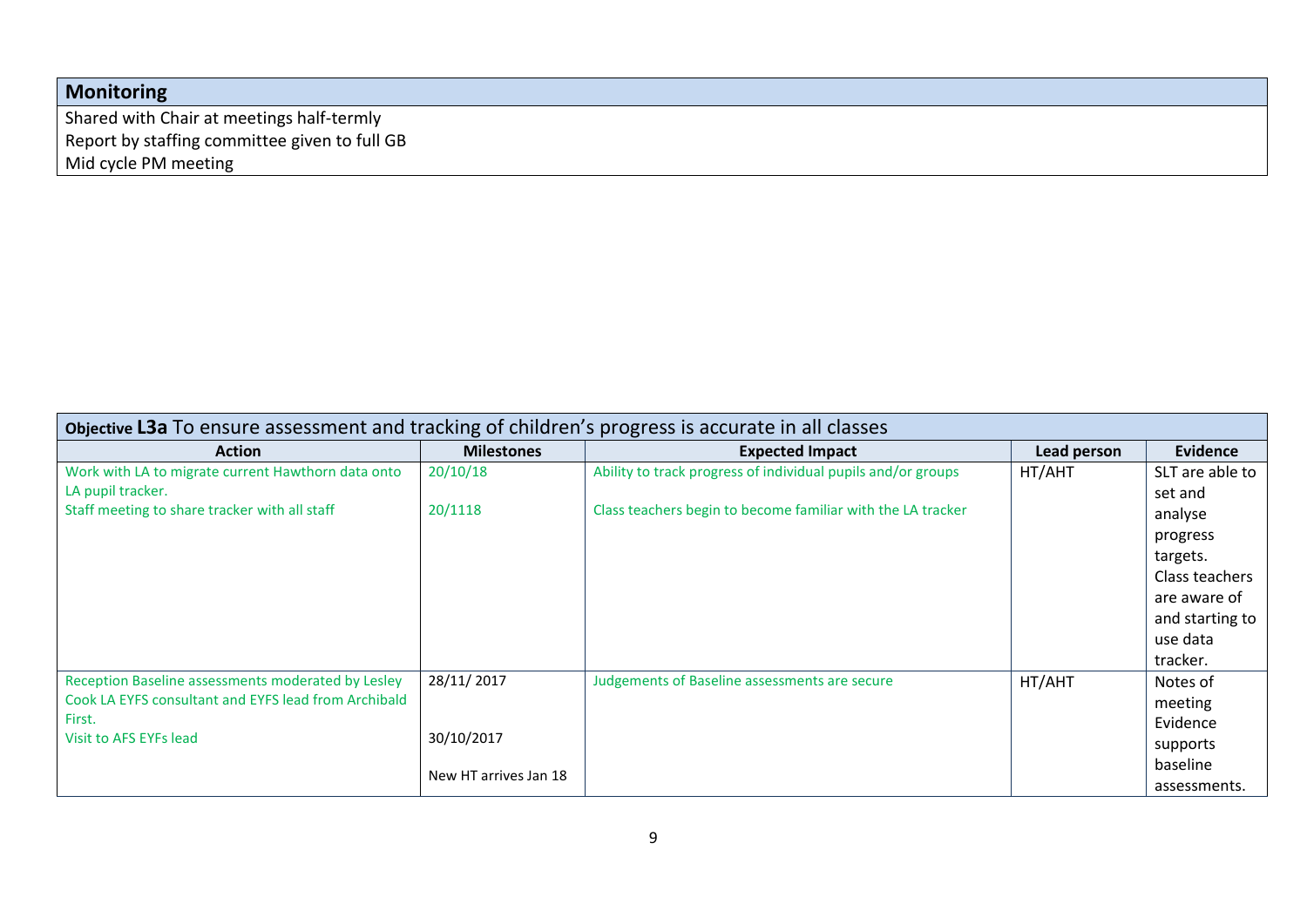| Planning and progress meetings take place termly<br>Work scrutiny carried out termly                                                        | 4 <sup>th</sup> September 2017<br>4 <sup>th</sup> +5 <sup>th</sup> December 2017<br><b>April 2018</b><br><b>July 2018</b> | Data analysis is supported by evidence in children's work across<br>different subjects.<br>Revised curriculum planning will create further opportunities to<br>apply basic skills, providing further evidence for assessment.                                       | HT/AHT                                                                          | Data tracker<br>Children's<br>work<br>Meeting notes                                |
|---------------------------------------------------------------------------------------------------------------------------------------------|---------------------------------------------------------------------------------------------------------------------------|---------------------------------------------------------------------------------------------------------------------------------------------------------------------------------------------------------------------------------------------------------------------|---------------------------------------------------------------------------------|------------------------------------------------------------------------------------|
| "Pupil can" statements reviewed with all staff at 1:1<br>meetings with English coordinator. Also GD<br>requirements reviewed                | 19/09/17                                                                                                                  | Class teachers have clear standards against which to assess.<br>Accurate assessment system leads to improved planning &<br>teaching.<br><b>English TLR moderation termly</b>                                                                                        | English Lead                                                                    | Statements<br>available                                                            |
| Maths and English coordinators to carry out<br>moderation in Reception class, Years 1, 3, 4 and 5 to<br>ensure assessments are accurate     | Termly                                                                                                                    | Teachers in these year groups will be confident with assessment<br>judgements Valid accurate judgements of pupil achievement<br>leading to improved planning.<br>Maths and English Leads have overview of all phases long term<br>planning based on sound evidence. | <b>English and Maths</b><br>Leads                                               | Assessment<br>data<br>Consultant<br>notes<br>Evidence to<br>support<br>judgements. |
| Teachers carry out White Rose standardised Maths<br>tests end of each term Question level analysis.<br>Years 3,4,5 NFER Reading assessments | December 2017<br><b>April 2018</b><br><b>July 2018</b><br>End of Spring and<br>Summer                                     | Teacher assessments are robust leading to focussed<br>interventions to address specific learning needs.                                                                                                                                                             | AHT                                                                             | Assessment<br>data                                                                 |
| Assessments completed and put on tracker.<br>Progress towards end of Year targets assessed and<br>recorded                                  | By 8/12/17<br>Alongside termly<br>assessments                                                                             | Tracker is up to date and ready for analysis by the end of each<br>term<br>Moving toward use of LA pupil tracker                                                                                                                                                    | Class teachers                                                                  | <b>Trackers</b>                                                                    |
| Peer mentor (Archibald First EYFS lead) to take over<br>support moderation of judgements in Reception                                       | 30 <sup>th</sup> October 2017<br>January 2018<br><b>April 2018</b><br>June 2018                                           | Secure judgements in Reception agreed by outstanding<br>practitioner.                                                                                                                                                                                               | <b>Rec Teacher</b><br>With Kelly Nelson<br><b>EYFS</b> coordinator<br>Archibald | <b>Teachers</b><br>notes of visit                                                  |
| Lesley Cook LA EYFS consultant to moderate<br>judgements in Reception                                                                       | 28/11/17<br>April 2018<br><b>June 2018</b>                                                                                | Secure judgements in Reception agreed by LA consultant/ lead<br>moderator                                                                                                                                                                                           | English Lead                                                                    | Minutes of<br>meetings;                                                            |
| <b>Monitoring</b><br>All ouidance shared with Chair meetings half termly from Boujoured at each full Covernors meeting.                     |                                                                                                                           |                                                                                                                                                                                                                                                                     |                                                                                 |                                                                                    |

All evidence shared with Chair meetings half-termly from Reviewed at each full Governors meeting

Planning and progress meetings

Termly notes of visit from AFS EYFS lead and Lesley Cook

Work scrutiny report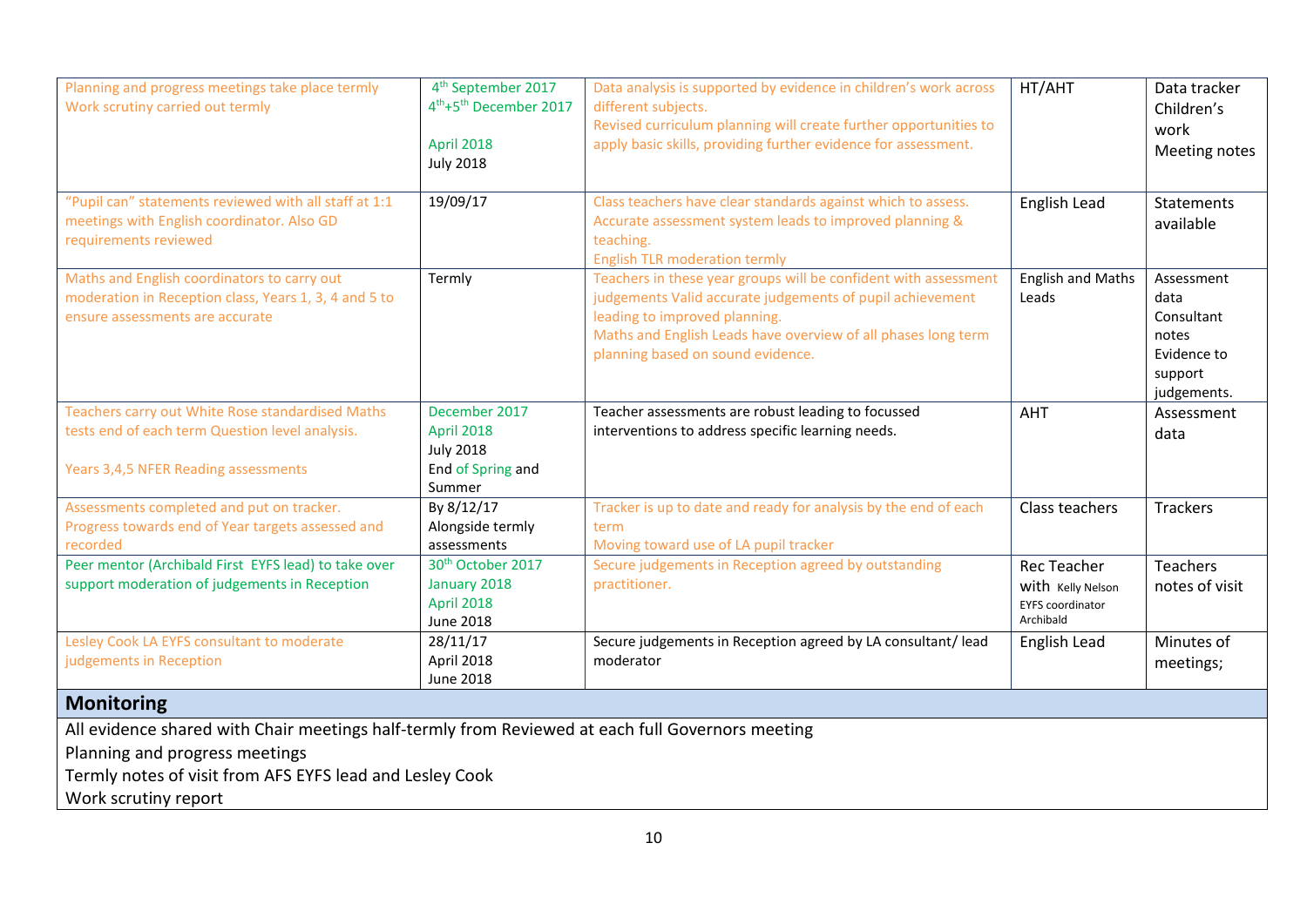#### Lesson observations

| Objective L3 To ensure all classes demonstrate the same high standards of teaching and learning across the school. (See also L2b)                                                                                   |                                                                                     |                                                                                                                                                                                                                                            |             |                                                                                                                                                                 |  |
|---------------------------------------------------------------------------------------------------------------------------------------------------------------------------------------------------------------------|-------------------------------------------------------------------------------------|--------------------------------------------------------------------------------------------------------------------------------------------------------------------------------------------------------------------------------------------|-------------|-----------------------------------------------------------------------------------------------------------------------------------------------------------------|--|
| <b>Action</b>                                                                                                                                                                                                       | <b>Milestones</b>                                                                   | <b>Expected Impact</b>                                                                                                                                                                                                                     | Lead person | <b>Evidence</b>                                                                                                                                                 |  |
| <b>Request support from Teaching School (WJPS)</b><br>and NLE Gary Wallis-Clarke There is some<br>money left for this work - which would usefully<br>be used via Archibald to support KS1                           | Notified<br>successful<br>13.1.17                                                   | Teaching School will provide or broker additional support for school<br>leaders and class teachers, an affiliation with a different setting will<br>assist in teachers' raised expectations.<br>Support for R, Y1 and Y3 by staff from AFS | HT          |                                                                                                                                                                 |  |
| Opportunities for teachers to visit other<br>settings including Archibald First School<br>TLR for KS1 to work with Archibald KS1 lead<br>(also LA moderator for Y2 SAT's)<br>Opportunities for staff to visit other | October<br>2017<br><b>EYFS</b> lead<br>and KS1 lead<br>to meet<br>Hawthorn<br>staff | Opportunity to observe different teaching styles.<br>Challenge for most able pupils<br>Strategies to promote independence in lessons.<br>Evaluated learning from visits evident in Performance Management<br>reviews                       |             | Lesson<br>observations<br>and drop in will<br>show variation<br>of approaches.<br>Children's work<br>will show<br>challenge<br>opportunities<br>and application |  |
| Good/Outstanding schools within the WEST<br>trust                                                                                                                                                                   | April 2018                                                                          |                                                                                                                                                                                                                                            |             | of skills                                                                                                                                                       |  |
| Formal lesson observations with specific focus<br>taken from Ofsted areas for improvement and<br>individual teacher targets.                                                                                        | Autumn<br>term<br><b>Spring Term</b><br>Summer<br>Term                              | Increasingly consistent teaching resulting in improved out comes for<br>all children.<br>Summary sheet of Observations, drop in, book scrutiny.                                                                                            | HT/AHTs     | As above                                                                                                                                                        |  |
| Feedback relating to specific focus of lesson<br>observations                                                                                                                                                       | <b>Following</b><br>above                                                           | Teachers clear about areas of strength and areas for further<br>development<br>Moderation through LA visits confirms accuracy of feedback                                                                                                  | HT/AHTs     | Written feedback<br>to teachers.<br>Teachers<br>response to<br>actions.                                                                                         |  |
| Ad-hoc drop in to classes by members of SLT                                                                                                                                                                         | On-going                                                                            | Maintain focus on quality first teaching<br>Drop in confirms consistency of standards and implantation of new<br>strategies and initiatives                                                                                                | HT/AHT/SLT  | Improved<br>outcomes-data<br>and children's<br>work                                                                                                             |  |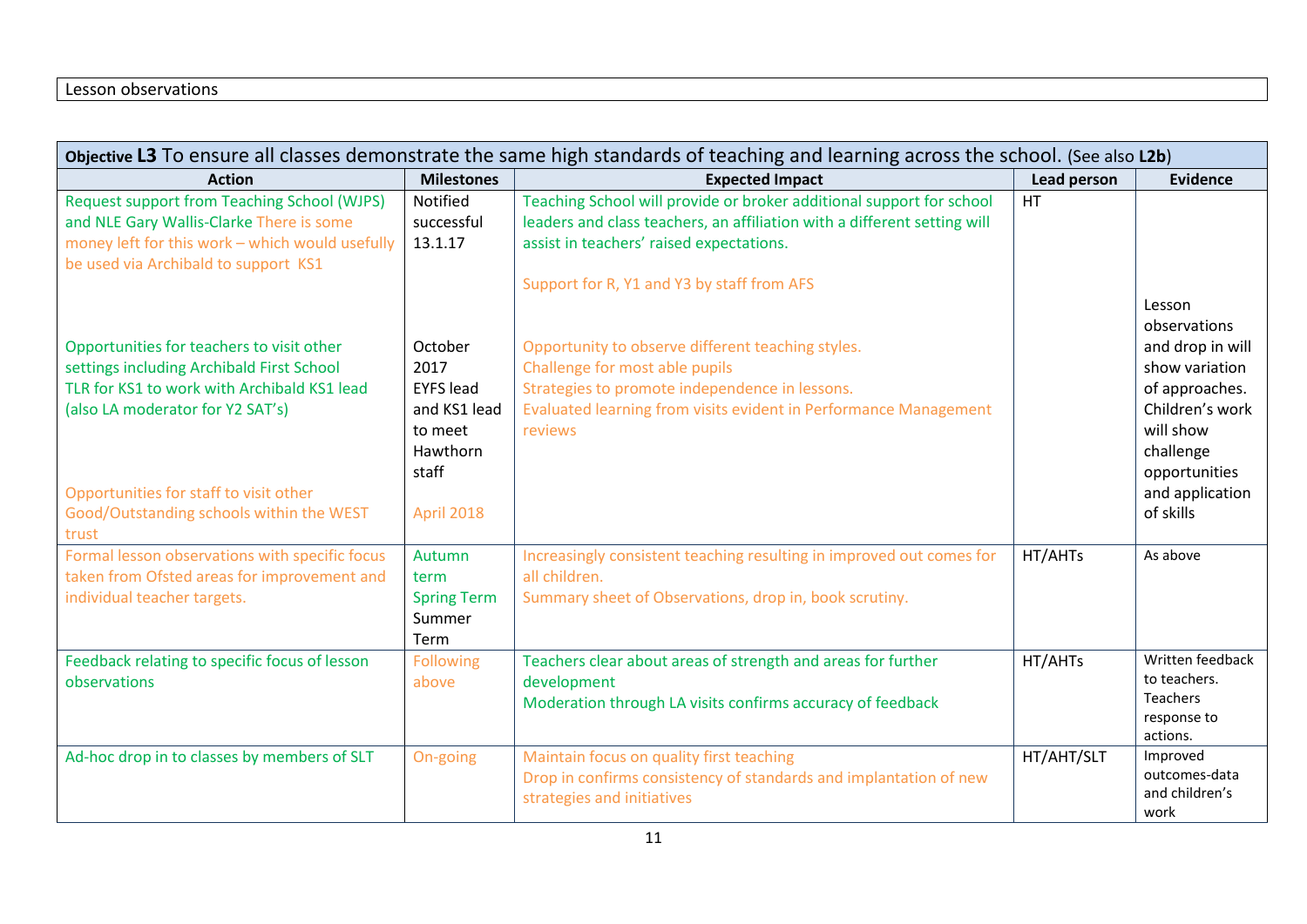| And targeted pupil interviews                                                                                                                                                                                                                                                                                      | <b>May 2018</b>                                          | Pupil voice is clear and the engagement of children in new initiatives<br>linked to learning is established.                                                                                                                                                                         |                                                       |                                                                                                       |
|--------------------------------------------------------------------------------------------------------------------------------------------------------------------------------------------------------------------------------------------------------------------------------------------------------------------|----------------------------------------------------------|--------------------------------------------------------------------------------------------------------------------------------------------------------------------------------------------------------------------------------------------------------------------------------------|-------------------------------------------------------|-------------------------------------------------------------------------------------------------------|
| Children actively involved and challenged<br>appropriately in lessons.                                                                                                                                                                                                                                             | On-going<br><b>Training Day</b><br>16.4.18               | Behaviour for learning supports positive outcomes for all groups. In<br>lessons, the vast majority of pupils use a range of methods to<br>improve their work independently.<br>Evidence from lesson observations will demonstrate range of<br>strategies used by pupils.             | Class teachers                                        | <b>Standards</b><br>continue to rise.<br>Children show<br>enjoyment and<br>application in<br>lessons. |
| Support staff well deployed to support groups<br>and individual pupils in lessons.                                                                                                                                                                                                                                 | Autumn<br>term 17<br>Spring 18<br>Summer 18              | The majority of pupils achieved desired outcomes in lessons.<br>Pupil interviews and book scrutiny confirm appropriate challenge for<br>prior learning, particularly for the highest and lowest attaining<br>groups.<br>New literacy planning - clearly identified deployment of TA. | Class teachers<br>plan for<br>effective use<br>of TA. | Clear<br>differentiation to<br>ensure<br>appropriate<br>challenge                                     |
| Continue peer to peer support from Archibald<br>First School providing support from:<br>outstanding EYFS lead<br><b>Experienced Y1 teacher</b><br>۰<br><b>Experienced Year 3 teacher</b>                                                                                                                           | Autumn<br><b>Spring</b><br>Summer                        | Having a practitioner share good practice and support identified<br>teachers:<br>Reception - moderation of assessments<br>Year 1/3 - planning, curriculum knowledge, teaching support,<br>moderation of assessments.                                                                 | <b>HT</b><br>Julia Bayes                              | Identified<br>teachers are well<br>supported                                                          |
| Pupil Progress meetings - staff to analyse class<br>data and bring information to these meetings.<br>Individual progress will be discussed and<br>strategies developed for teaching.<br>Target pupils identified.                                                                                                  | By 05/09/17<br>By 08/12/17<br>By 29/03/18<br>By 13/07/18 | Teachers will be clear about the performance of individuals and<br>groups within their class.<br>Planning and children's work will show challenge and evidence of<br>accelerated progress.<br>Effective use made of TA in lessons/delivering specific interventions.                 | HT/AHT                                                | Teacher's<br>planning.<br>Evaluation of<br>interventions                                              |
| <b>Monitoring</b><br>SLT to carry out targeted observations and Report to Achievement Partner and Chair meetings half-termly reported to GB along with Post Ofsted actions<br>report<br>Planning and work scrutiny to evidence focussed planning, identified target children and appropriate support and challenge |                                                          |                                                                                                                                                                                                                                                                                      |                                                       |                                                                                                       |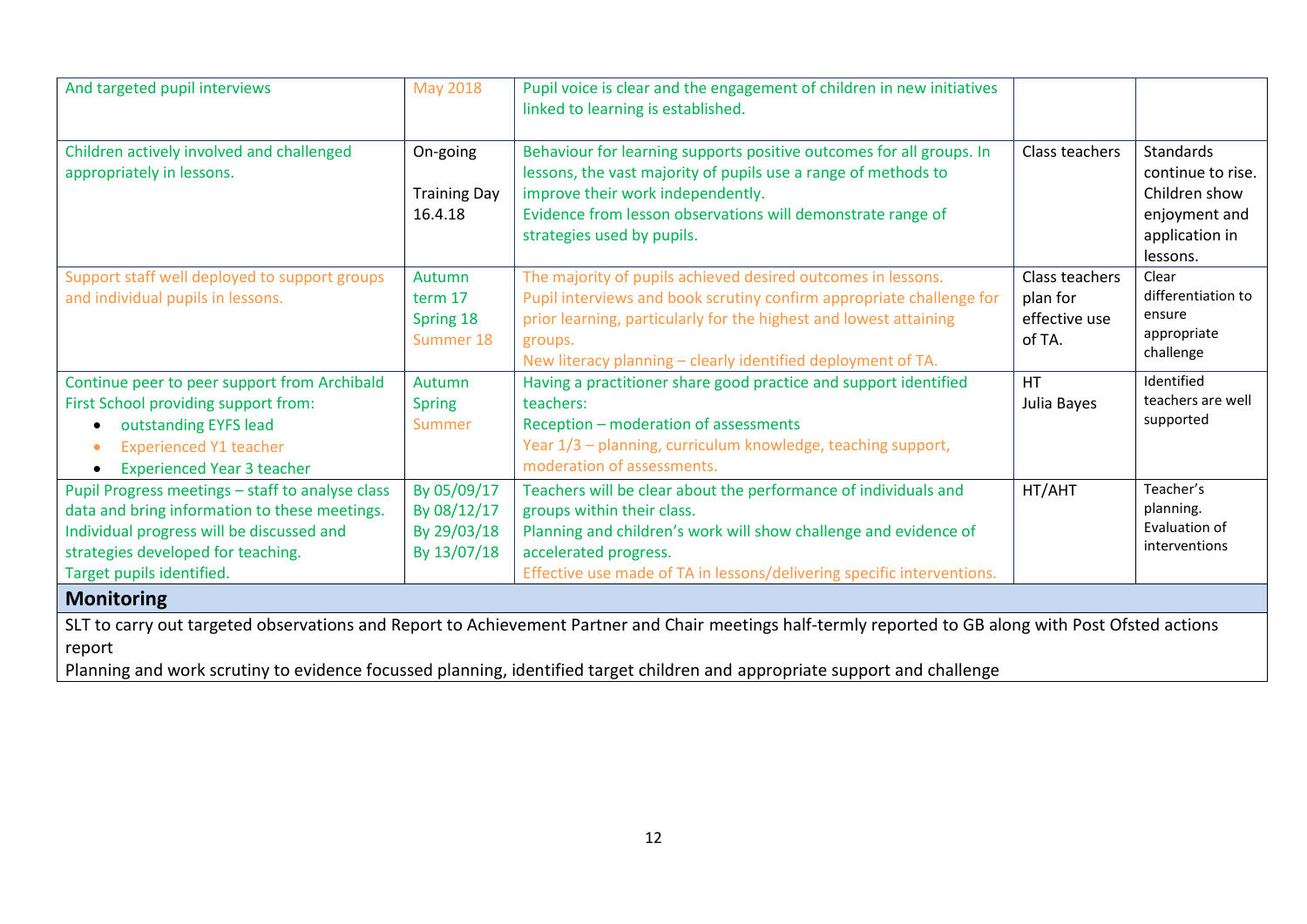| Objective T&L1a To ensure teachers have raised expectations of what pupils can achieve (See also L3a)                            |                                                                           |                                                                                                                               |               |                                                     |  |  |
|----------------------------------------------------------------------------------------------------------------------------------|---------------------------------------------------------------------------|-------------------------------------------------------------------------------------------------------------------------------|---------------|-----------------------------------------------------|--|--|
| <b>Action</b>                                                                                                                    | <b>Milestones</b>                                                         | Impact                                                                                                                        |               | <b>Evidence</b>                                     |  |  |
| Provide opportunities for staff to visit other school<br>to observe teaching and pupils work                                     | Autumn term                                                               | Pupil outcomes will show improvement                                                                                          | HT/AHT        | Book scrutiny<br>Data tracker will<br>show progress |  |  |
| <b>External moderation to support TLR judgements</b>                                                                             | <b>Autumn Term</b><br><b>Spring Term</b><br><b>Summer Term</b>            | A higher percentage of pupils achieve GDS                                                                                     | HT/AHT        | Notes of visit<br>Data tracker                      |  |  |
| 1:1 English meetings                                                                                                             | WC 18/9, 2/10, 6/11,<br>20/11, 11/12, 17/10,<br>12/3, 26/3, 30/4,<br>25/6 | Teachers understand expectations of the English<br>curriculum.                                                                | English Lead  | Notes of<br>meetings.<br>Data tracker               |  |  |
| 1:1 SENDCo re English interventions                                                                                              |                                                                           | Teachers of pupils with additional needs are supported<br>to provide appropriate English interventions.                       | <b>SENDCO</b> |                                                     |  |  |
| 1:1 maths meetings                                                                                                               | WC 9/10<br>WC 17/10<br>Staff meeting 9/10                                 | Teachers understand expectations of the maths<br>curriculum.                                                                  | Maths Lead    | Notes of<br>meetings.<br>Data tracker               |  |  |
| Non-negotiables documents provided for<br>Planning/teaching<br>Presentation/marking & feedback                                   | 13/11/17                                                                  | Clear, high expectations set out for all staff.<br>Clear focus for book scrutiny and lesson<br>observations/pupil interviews. | <b>HT</b>     | Staff meeting<br>Teachers planning                  |  |  |
| As L <sub>3</sub>                                                                                                                |                                                                           |                                                                                                                               |               |                                                     |  |  |
| <b>Monitoring</b>                                                                                                                |                                                                           |                                                                                                                               |               |                                                     |  |  |
| SLT to aggregate observations termly to assess progress, report to Achievement Partner and chair at meetings termly from 9/12/16 |                                                                           |                                                                                                                               |               |                                                     |  |  |
| Data reported termly to Governors via Position Statements                                                                        |                                                                           |                                                                                                                               |               |                                                     |  |  |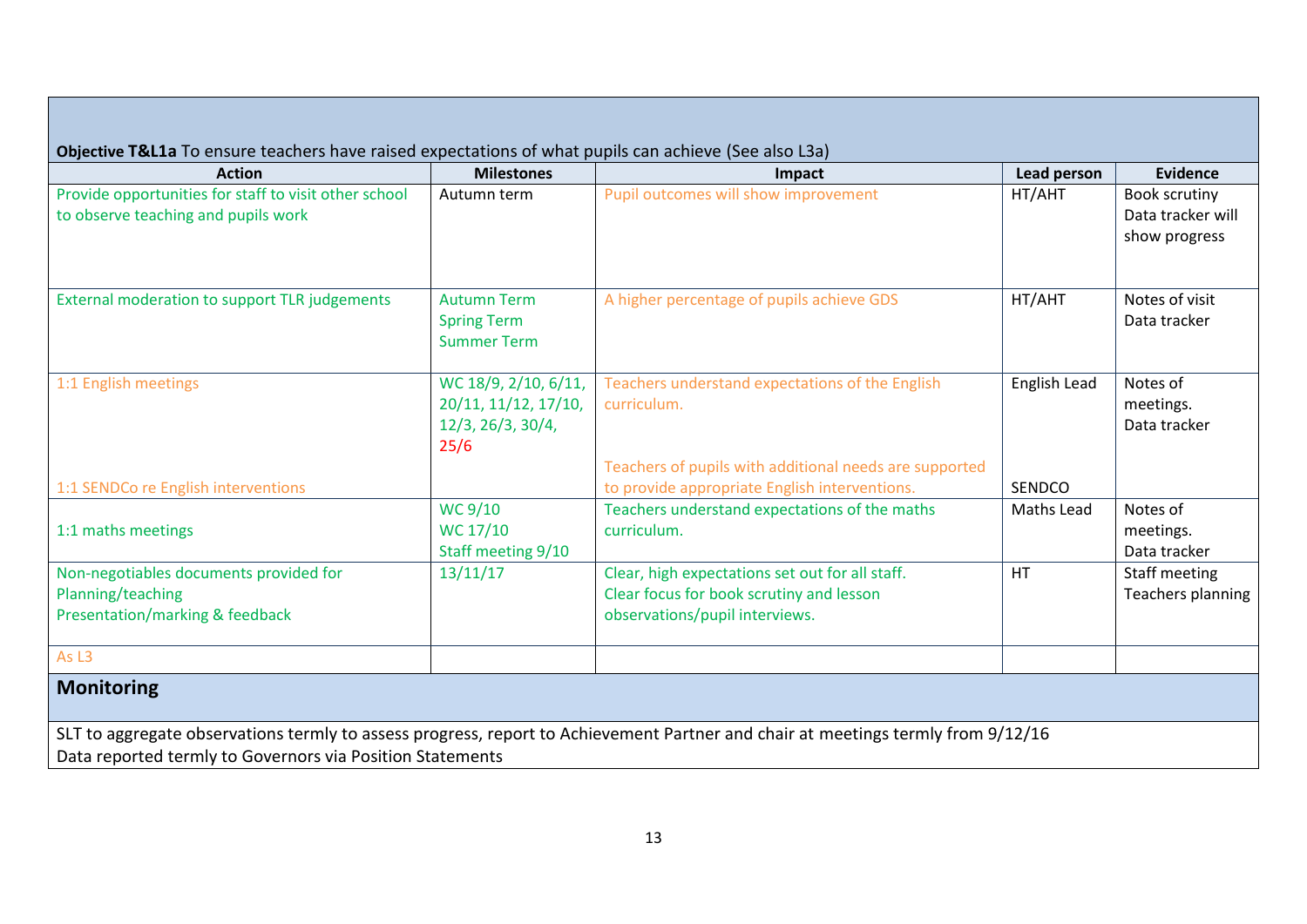**Objective (Also see L4a) T&L2a** To ensure every child is challenged to make outstanding progress from their starting points. **(Also see T&L1a) T&L2b** To ensure assessment and tracking of children's progress is accurate in every class **(Also see L3a)**

**T&L2c** To ensure standards improve in every class so that the proportion of pupils in each group (SEN, Disadvantaged etc) in school reaching nationally expected standards or above to be at least in line with the national average in the 2017 outcomes at the end of Reception, KS 1 (including the Year 1 phonics check), and KS2.

**T&L2d** To ensure good progress of pupils from their starting points in all Key Stages including those with Pupil premium funding.

**T&L2e** To ensure the proportion of most able pupils (including disadvantaged pupils) reaching Greater Depth by the end of KS 1 and KS 2 will more closely align with national averages.

| <b>Action</b>                                                                                                                                      | <b>Milestones</b> | <b>Expected Impact</b> | Lead person | <b>Evidence</b> |  |
|----------------------------------------------------------------------------------------------------------------------------------------------------|-------------------|------------------------|-------------|-----------------|--|
| Actions identified in previous sections.                                                                                                           |                   |                        |             |                 |  |
| <b>Monitoring</b>                                                                                                                                  |                   |                        |             |                 |  |
| Reports to AP termly, to Chair half termly and Data reported to full Governing Body Meeting each term via Position Statements. SEN report annually |                   |                        |             |                 |  |

### **Objective (See L3a)T&L3a**To ensure the rapid development of early reading skills

**T&L3b**To ensure children have greater opportunities to read with adults

**T&L3c**To ensure the teaching of all elements of reading is of the highest quality across the school

**T&L3d T**o ensure there are opportunities for reading in every part of the school and the environment reflects the focus on reading.

**T&L3e**To ensure parents are involved in the focus on Reading

| <b>Action</b>                                                | <b>Milestones</b>         | <b>Expected Impact</b>                         | Lead person  | Evidence     |
|--------------------------------------------------------------|---------------------------|------------------------------------------------|--------------|--------------|
| Reading non-negotiables developed across the school.         | End of Autumn 2017        | Targeted support for individual children.      | English Lead | Intervention |
|                                                              |                           |                                                |              | monitoring   |
| Whole class reading -ensure key areas of reading are         | WC 20/11/17               | Guided reading observations ensure focus on    | English Lead | English      |
| targeted (inference, prediction, summarising)                |                           | target key areas of reading                    |              | monitoring   |
|                                                              |                           |                                                |              |              |
| Work scrutiny ensures that reading elements of English units | 04/09/17                  | Children are exposed to a wider range of texts | English Lead | 1:1 planning |
| are covered.                                                 | $485^{th}/12/17$          | and reading strategies.                        |              | meetings     |
|                                                              | <b>June 2018</b>          |                                                |              |              |
|                                                              |                           |                                                |              |              |
| Monitor reading assessments to ensure consistency of         | Autumn 17                 | Moderation of assessments will confirm or      | English      | Monitoring   |
| judgements                                                   | Spring 18 (Years R, 1, 2, | challenge teacher's judgements, increasing     | Lead/Trust   | file         |
|                                                              |                           | accountability.                                | teachers     |              |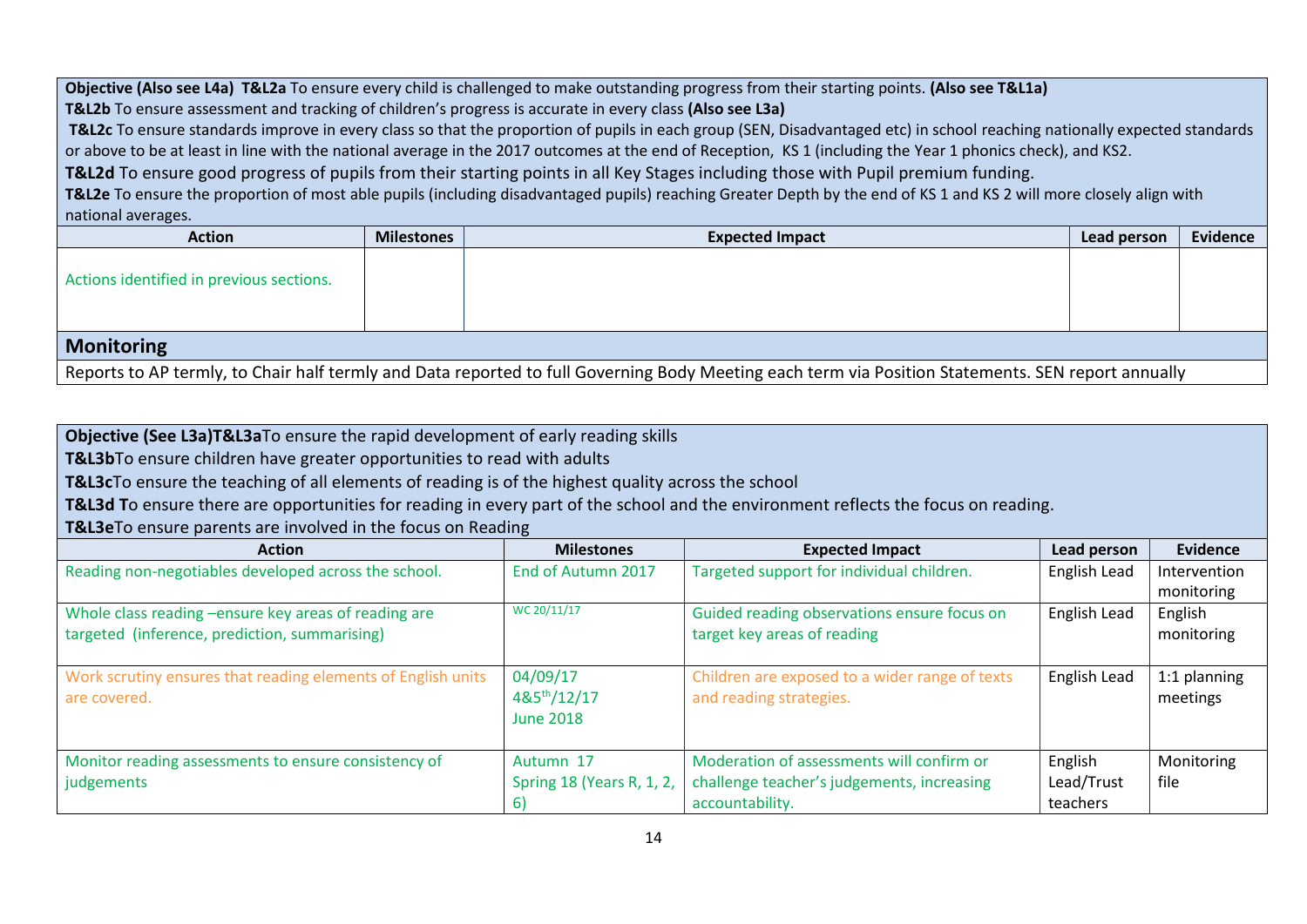|                                                                                                                   | Summer 18                           |                                                                                                                                    |              |                                  |  |
|-------------------------------------------------------------------------------------------------------------------|-------------------------------------|------------------------------------------------------------------------------------------------------------------------------------|--------------|----------------------------------|--|
| Reading club for KS1 and KS2                                                                                      | <b>Started Sept 17-July</b><br>2018 | Further opportunities for parents to read with<br>their children. Parent stay and read sessions<br>organised in Reception and KS1. | English Lead | Club.<br>Parent<br>questionnaire |  |
| Year 6 Booster sessions for target children                                                                       | Easter 2018                         |                                                                                                                                    |              |                                  |  |
| Purchase of high interest/lower RA books for identified<br>children, including ARC. Project X, Project X Code     | October 2017                        | More children will develop a love of reading and<br>able to access appropriate reading materials in<br>school.                     | <b>HT</b>    | Reading<br>records.              |  |
| <b>Monitoring</b>                                                                                                 |                                     |                                                                                                                                    |              |                                  |  |
| Shared with Chair -termly from<br>Governors Focus groups tasked with monitoring evidence and reporting back to GB |                                     |                                                                                                                                    |              |                                  |  |

**Objective Attendance** Although Attendance has risen last year to 96% we are committed to making sure there is no let-up in the determination to have all children in school every day! We still have some children coming in late regularly and we will be working hard to make sure that this stops.

| <b>Action</b>                                                                    | <b>Milestones</b>    | <b>Expected Impact</b>           | Lead person           | <b>Evidence</b> |
|----------------------------------------------------------------------------------|----------------------|----------------------------------|-----------------------|-----------------|
| Attendance officer employed every morning.                                       | Half termly analysis | Attendance targets set using     | <b>Family Support</b> | Class trackers  |
| First day response by telephone and then follow up visit on the same day if no   | of attendance data   | data from Attendance Officer:    | Coordinator,          | (which include  |
| phone contact possible.                                                          | including all        | 96% attendance overall           | Attendance            | attendance)     |
| Data analysis, and all statutory work carried out. Traffic light system used for | vulnerable groups    | 96% PP                           | officer and           |                 |
| all children so they all know which "zone" they are in.                          |                      | <b>96% SEN</b>                   | Admin officer         |                 |
|                                                                                  | End of each half     | 9% PA overall                    |                       |                 |
| Weekly meetings between Attendance officer and Admin/Head/Family                 | term                 |                                  |                       |                 |
| Support co-ordinator                                                             |                      | Attendance improves and is at or |                       |                 |
| Attendance workshops for Reception class - all personnel involved so parents     |                      | above national expectations.     |                       |                 |
| know everyone involved.                                                          |                      |                                  |                       |                 |